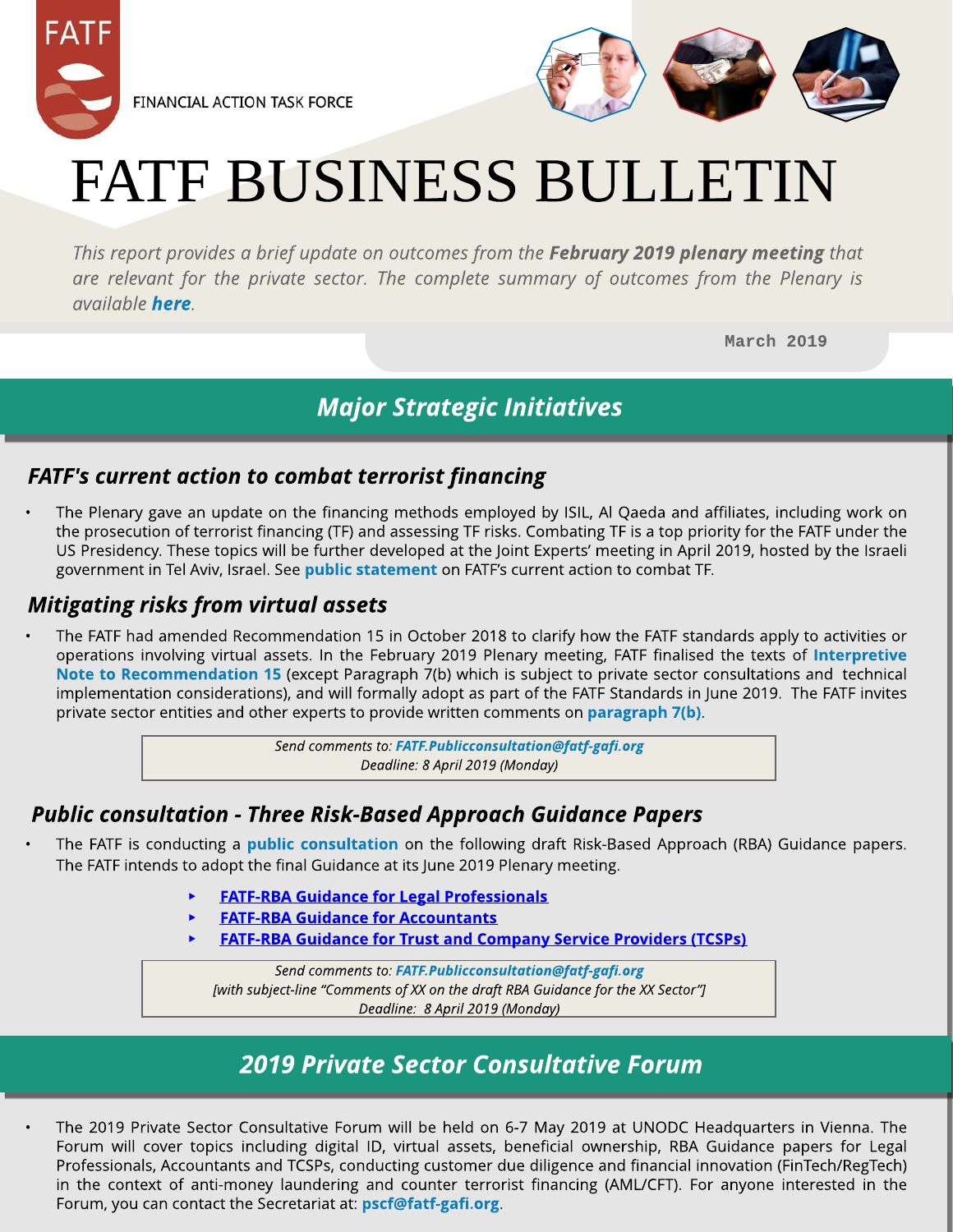# **FATF Mutual Evaluations**

#### **China Finland**

The Plenary concluded that China has the foundation for a sound system to tackle ML/TF but should strengthen its financial intelligence unit and use of financial intelligence.

The Plenary concluded that Finland?s AML/CFT measures are delivering good results, but that the country needs to improve supervision to ensure banks and others are properly implementing effective AML/CFT controls.

**The mutual evaluation reportsareexpected to be published by April 2019 after the qualityand consistencyreview, in accordance with procedures.**

### **Follow-up Process**

#### **Italy and Norway achieved technical compliance re-ratings**

- The Plenary discussed the progress that Italy (1st follow-up report) and Norway (2nd follow-up report) have made since their mutual evaluation reports were adopted (in 2016 and 2014 respectively).
- For each country, the Plenary agreed to re-rate a number of FATF Recommendations to reflect the country's current level of technical compliance. After a quality and consistency review, the FATF will publish the follow-up reports.

#### **Review and Compliance**

#### **Brazil?s progress in addressing deficiencies**

The FATF notes the passage of new legislation by Brazil on 20 February, which aims to address major shortcomings for identifying and freezing terrorist assets. The FATF will review the legislation for compliance with the FATF standards. Further to that review, the FATF will determine next steps in June 2019. See [public](http://www.fatf-gafi.org/publications/methodsandtrends/documents/fatf-statement-brazil-feb-2019.html) [statem](http://www.fatf-gafi.org/publications/methodsandtrends/documents/fatf-statement-brazil-feb-2019.html)ent.

#### **High-risk and other monitored jurisdictions**

- The FATF identifies jurisdictions with strategic AML/CFT deficiencies in the following public documents issued three times a year: [FATF](http://www.fatf-gafi.org/publications/high-riskandnon-cooperativejurisdictions/documents/public-statement-february-2019.html) [Public](http://www.fatf-gafi.org/publications/high-riskandnon-cooperativejurisdictions/documents/public-statement-february-2019.html) [Statem](http://www.fatf-gafi.org/publications/high-riskandnon-cooperativejurisdictions/documents/public-statement-february-2019.html)ent [\(February](http://www.fatf-gafi.org/publications/high-riskandnon-cooperativejurisdictions/documents/public-statement-february-2019.html) [2019\)](http://www.fatf-gafi.org/publications/high-riskandnon-cooperativejurisdictions/documents/public-statement-february-2019.html) [\(call](http://www.fatf-gafi.org/publications/high-riskandnon-cooperativejurisdictions/documents/public-statement-february-2019.html) [for](http://www.fatf-gafi.org/publications/high-riskandnon-cooperativejurisdictions/documents/public-statement-february-2019.html) [action\)](http://www.fatf-gafi.org/publications/high-riskandnon-cooperativejurisdictions/documents/public-statement-february-2019.html) and Im[proving](http://www.fatf-gafi.org/publications/high-riskandnon-cooperativejurisdictions/documents/fatf-compliance-february-2019.html) [Global](http://www.fatf-gafi.org/publications/high-riskandnon-cooperativejurisdictions/documents/fatf-compliance-february-2019.html) [AML/CFT](http://www.fatf-gafi.org/publications/high-riskandnon-cooperativejurisdictions/documents/fatf-compliance-february-2019.html) Com[pliance:](http://www.fatf-gafi.org/publications/high-riskandnon-cooperativejurisdictions/documents/fatf-compliance-february-2019.html) [on-going](http://www.fatf-gafi.org/publications/high-riskandnon-cooperativejurisdictions/documents/fatf-compliance-february-2019.html) [Process](http://www.fatf-gafi.org/publications/high-riskandnon-cooperativejurisdictions/documents/fatf-compliance-february-2019.html) [\(February](http://www.fatf-gafi.org/publications/high-riskandnon-cooperativejurisdictions/documents/fatf-compliance-february-2019.html) [2019\)](http://www.fatf-gafi.org/publications/high-riskandnon-cooperativejurisdictions/documents/fatf-compliance-february-2019.html) [\(other](http://www.fatf-gafi.org/publications/high-riskandnon-cooperativejurisdictions/documents/fatf-compliance-february-2019.html) m[onitored](http://www.fatf-gafi.org/publications/high-riskandnon-cooperativejurisdictions/documents/fatf-compliance-february-2019.html) [jurisdictions\)](http://www.fatf-gafi.org/publications/high-riskandnon-cooperativejurisdictions/documents/fatf-compliance-february-2019.html).
- Recent updates include: The FATF has identified Cambodia as a jurisdiction with strategic AML/CFT deficiencies. The country has developed an action plan with the FATF to address the most serious deficiencies. The FATF welcomed the high level political commitment of Cambodia to its action plan.

#### **Latest position on Iran**

The FATF decided to continue the suspension of counter-measures for Iran. While welcoming the passage of the Anti-Money Laundering Act, the FATF expresses its disappointment that the Action Plan remains outstanding and expects Iran to proceed swiftly in the reform path to ensure that it addresses all of the remaining items by completing and implementing the necessary AML/CFT reforms. If by June 2019, Iran does not enact the remaining legislation in line with FATF Standards, then the FATF will require increased supervisory examination for branches and subsidiaries of financial institutions based in Iran. The FATF also expects Iran to continue to progress with enabling regulations and other amendments.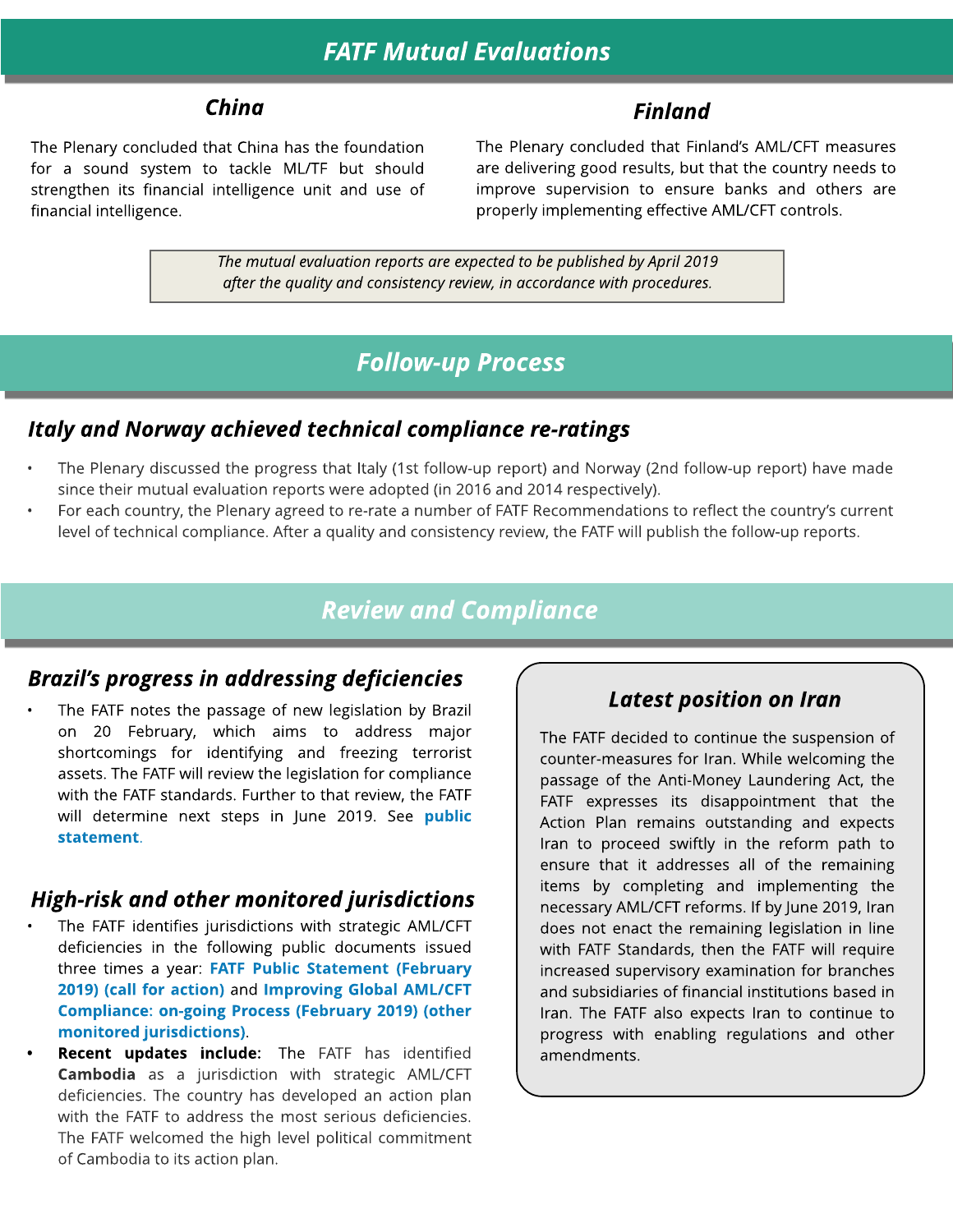#### **Strengthening the governance and accountability of the FATF**

- In October 2018, FATF Members agreed to strengthen FATF governance and accountability through increasing the engagement of ministers and senior officials of FATF members. Delegates further clarified a proposed structure for Ministerial approval in April 2019 during the adoption of the FATF?s revised mandate. The structure for Ministerial involvement aims to achieve the right balance between political oversight, senior level engagement and maintaining FATF as a technical body.

#### **Incoming FATF Vice-President for 2019-2021**

The FATF Plenary appointed Dr. Marcus Pleyer, Deputy Director General of the Finance Markets Department of the German Federal Ministry of Finance, as the new incoming FATF Vice-President. Dr. Pleyer will assume the role of FATF Vice-President for a two-year term, effective 1 July 2019 and until 30 June 2021.



# **Other Strategic Initiatives**

#### **Adoption of a report to the G20 Finance Ministers and Central Bank Governors**

The Plenary discussed the FATF's report to the G20 Finance Ministers and Central Bank Governors. This report sets out FATF?s progress, since its last update to G20 Leaders in December 2018, on its work programme on preventing the misuse of virtual assets for money laundering and terrorist financing, including the adoption of revisions to define how to apply its revised requirements of the FATF Standards to virtual asset service providers and in the context of virtual assets.

**Latest Overview on Assessments Conducted by FATF and FATF-style Regional Body (FSRB)**

Click [here](http://www.fatf-gafi.org/media/fatf/documents/4th-Round-Ratings.pdf) for the latest overview of the ratings that assessed countries obtained for effectiveness and technical compliance as a result of mutual evaluation and follow-up actions (last updated on 21 February 2019). These should be read in conjunction with the detailed mutual evaluation and follow-up reports, which are available on [FATF](http://www.fatf-gafi.org/home/) [public](http://www.fatf-gafi.org/home/) [website](http://www.fatf-gafi.org/home/).